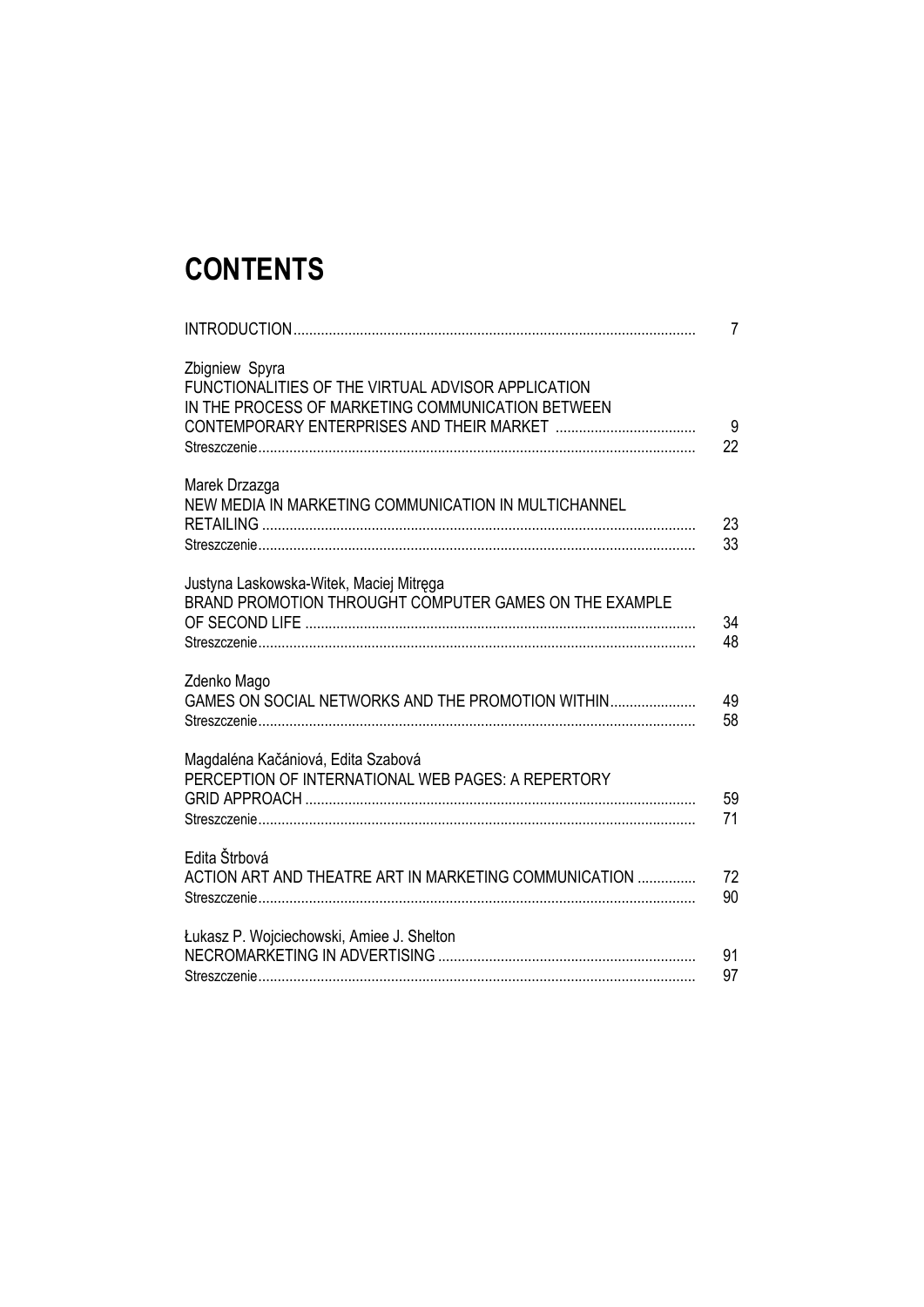| Katarína Fichnová<br>STEREOTYPICAL GENDERISATION IN PICTURE SECTION<br>OF OPINION-FORMING DAILIES IN SLOVAKIA AND ITS DEVELOPMENT | 98<br>119  |
|-----------------------------------------------------------------------------------------------------------------------------------|------------|
| Urszula Janeczek<br>ETHICAL ASPECTS OF MARKETING COMMUNICATION IN NEW MEDIA<br>Streszczenie                                       | 120<br>132 |
| Peter Szabo, Edita Szabová<br>EXPERIENCE WITH PROJECT DEVELOPMENT IN TEACHING STATISTICS                                          | 133<br>144 |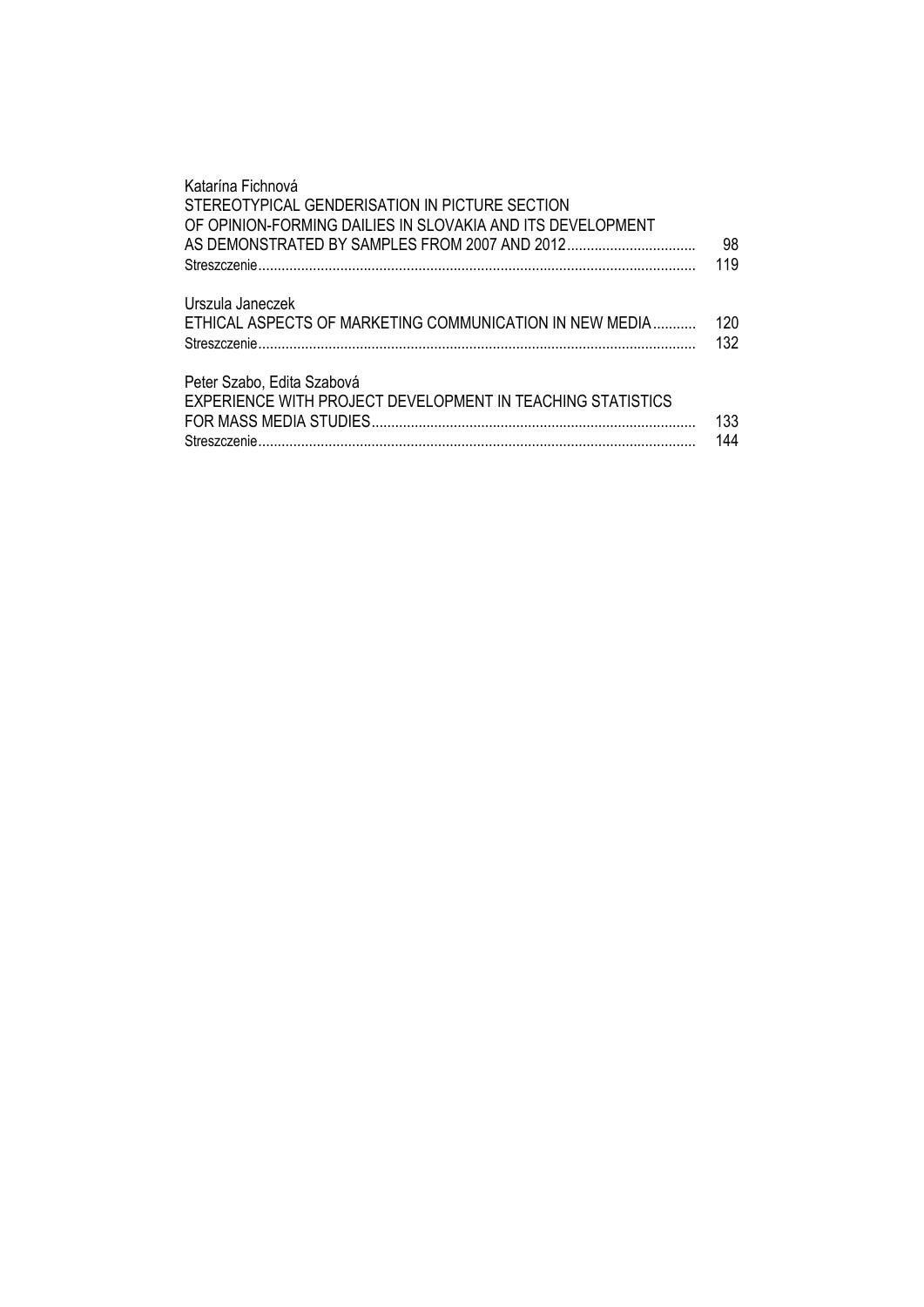## **Introduction**

Communicating is an inalienable or even organic function of each enterprise. In order to exist on the market, an enterprise has to communicate with entities in its competitive environment. Marketing communication that is an integral tool of any marketing strategy is also one of information processes undertaken by an enterprise. Changes that are being observed in any corporate environment at present, particularly including consumer behaviour and information technologies, do influence strategic and operational marketing of enterprises, thus affecting marketing communication. Moreover, it is possible to risk stating that marketing communication is some instrument of marketing that has been experiencing the largest number of changes recently. These changes refer to both contents and form of communiqués and their channels of distribution. This all results in some increased interest in the way enterprises communicate with entities of their market environment. Such communication has become an interesting and, simultaneously, important subject of scientific research undertaken.

Marketing communication is of interdisciplinary nature. It stems from the output of numerous areas and domains of science. Each of such areas and domains presents problems of marketing communication from the different point of view. At the same time, each problem significantly contributes to knowledge development in the context of marketing communication. This publication comprises eleven articles that present different aspects of contemporary marketing communication. They were written by researchers from three different scientific centres, i.e. the Department of Market and Marketing Research at the University of Economics in Katowice, the Department of Mass Media Communication and Advertisement Faculty of Arts at the Constantine the Philosopher University in Nitra (Slovakia) and Roger Williams University, Bristol, USA. The articles deal, i.a. with an issue of using the so-called new media in marketing communication including some ethical aspects of marketing communication in new media. Some attention is paid to issues of culture related determinants of marketing communication and usage of particular forms of visual arts including events, happening or performances in marketing communication. Effective application of communication understood as a marketing tool requires involvement of specialists who would be well prepared for this challenge. One of the articles presented are devoted to issues concerning didactics in the context of marketing communication. This publication does not attempt at presenting all aspects of contemporary mar